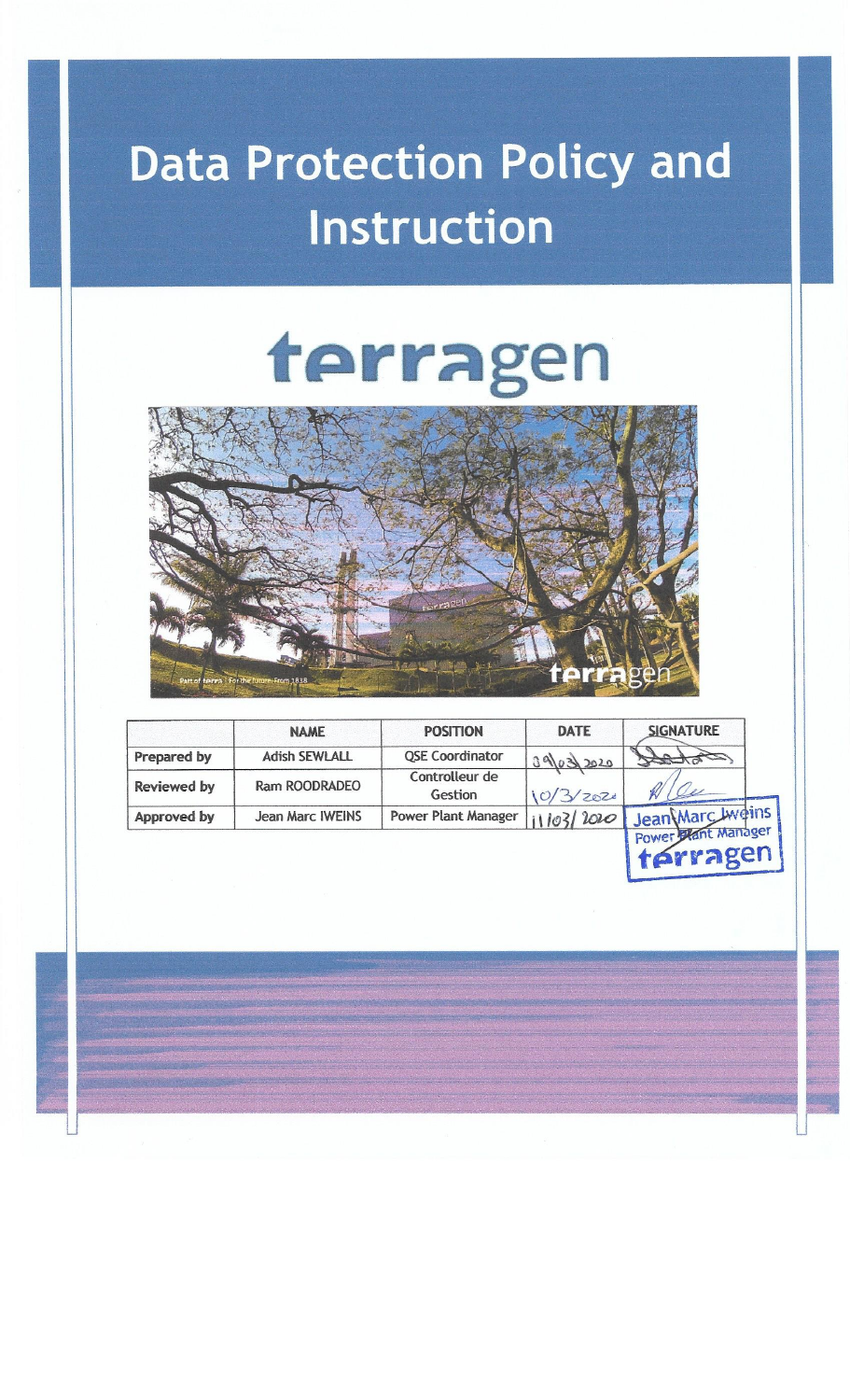| <b>AMENDMENT RECORD</b> |                   |                         |  |  |  |  |
|-------------------------|-------------------|-------------------------|--|--|--|--|
| Page No.                | Date of amendment | <b>Revision history</b> |  |  |  |  |
| All                     | Creation          | 09/03/2020              |  |  |  |  |
|                         |                   |                         |  |  |  |  |
|                         |                   |                         |  |  |  |  |

### **1 PURPOSE**

The purpose of the Data Protection Policy is to describe how personal information is collected and handled to meet the TERRAGEN's data protection standards and comply with the law.

Please note that Terragen Ltd and Terragen Management Ltd are both referred as TERRAGEN in this Data Protection Policy.

### **2 SCOPE**

The Data Protection Policy applies to the TERRAGEN's employees and all associated contractors, suppliers, visitors and other interested parties whose data are stored and processed. The Data Protection Policy also extends to all Processors of TERRAGEN.

### **3 RESPONSIBILITIES AND ROLES**

Terragen Ltd and Terragen Management Ltd are controllers under the Data Protection Act 2017(DPA), which means that it determines the purposes and means of the processing of personal data and has decision making power with respect to the processing. Terragen Ltd and Terragen Management Ltd can also be considered as Data Processor under the DPA 2017.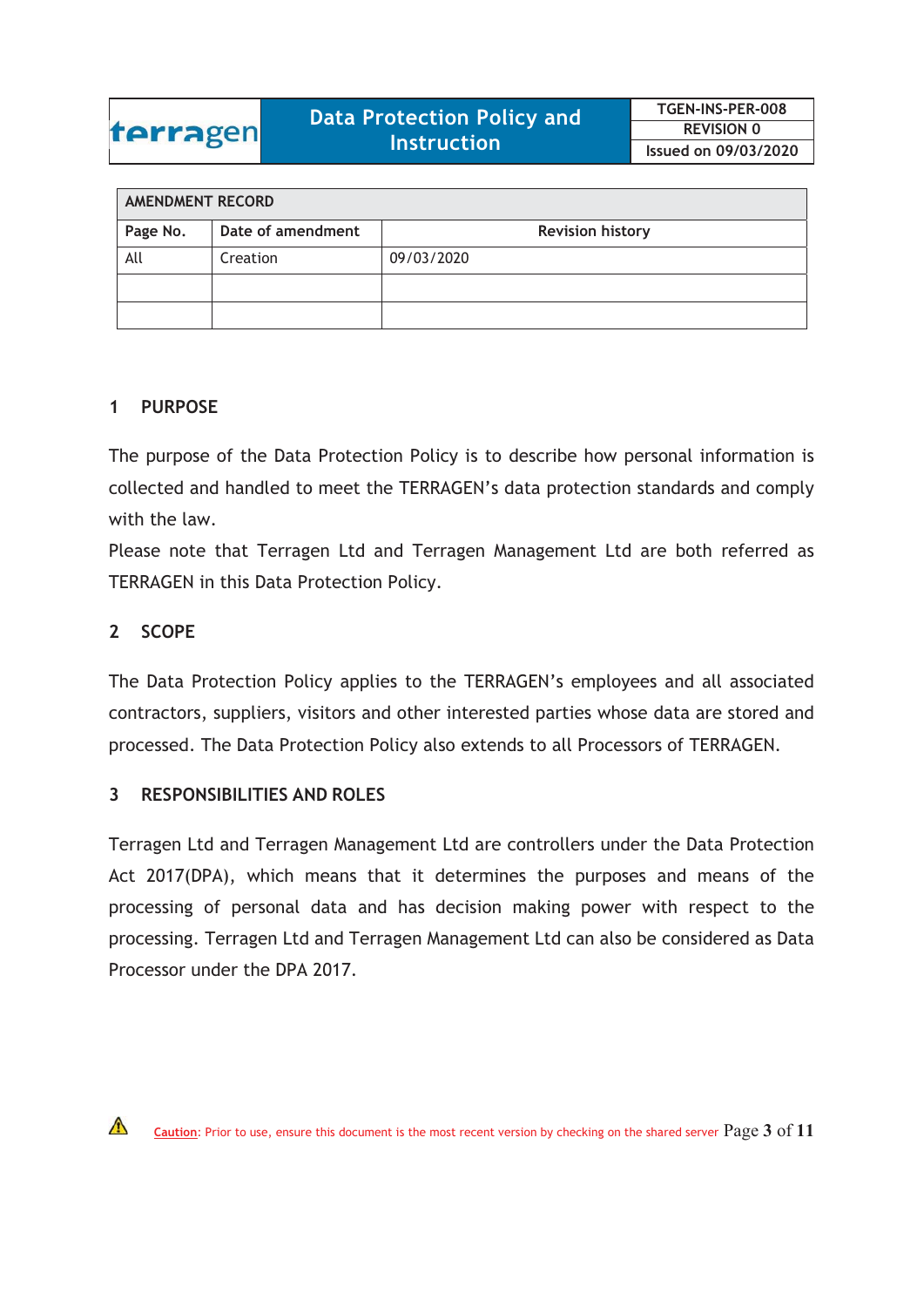| terragen | <b>Data Protection Policy and</b> | TGEN-INS-PER-008     |
|----------|-----------------------------------|----------------------|
|          |                                   | <b>REVISION 0</b>    |
|          | <b>Instruction</b>                | Issued on 09/03/2020 |

- 3.1 Top Management and all those in managerial or supervisory roles throughout TERRAGEN are responsible for developing and encouraging good information handling practices within the organisation.
- 3.2 The top Management of TERRAGEN has endorsed the appointment of a Data Protection Officer whose identity and contact details are as follows:
	- Name: Ram Roodradeo
	- Email address: rram@terragen.mu
	- Telephone: 2661227/2661226
- 3.3 TERRAGEN's Data Protection Officer has specific responsibilities in respect of procedures such as Data Subject request and is the first point of call for Data Subjects seeking clarification on any aspect of data protection compliance.
- 3.4 Notwithstanding the role and responsibilities of TERRAGEN's Data Protection Officer, compliance with data protection legislation is the responsibility of all employees and representatives of TERRAGEN who process personal data for and on behalf of TERRAGEN.
- 3.5 All data subjects are responsible for:
	- Checking that any information that they provide to TERRAGEN is accurate and up to date.
	- Informing TERRAGEN of any changes to information that they have provided. TERRAGEN cannot be held responsible for any errors unless the data subject has informed TERRAGEN of such changes.

### **4 DATA COLLECTION**

TERRAGEN may collect, process and transfer the personal information you provide to us including:

- Identity and Contact Data such as name, national ID Number, postal address, telephone number, email address and stay information.
- Business Information
- Financial and Payment Data
- Technological Data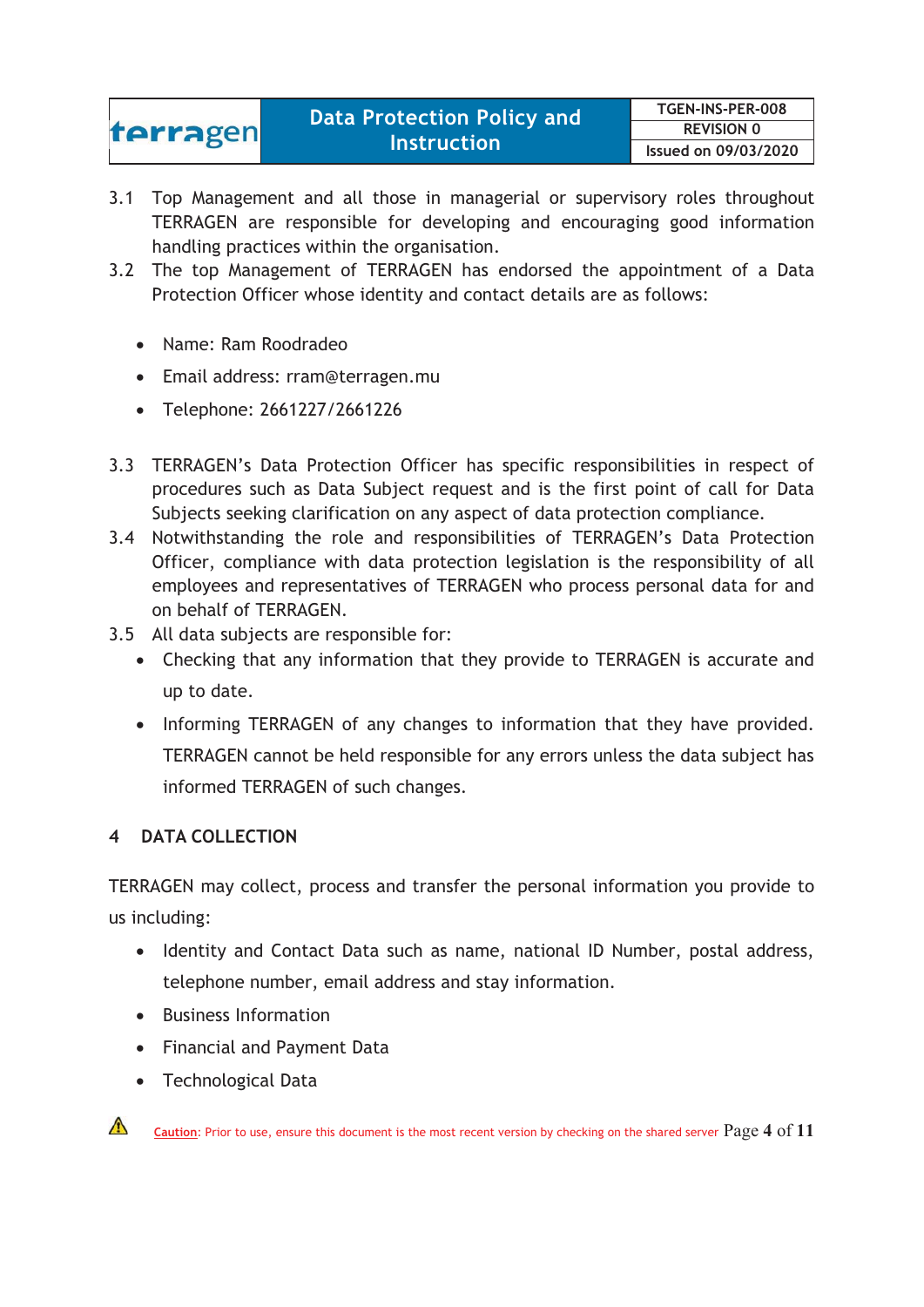-Physical Access Data

terragen

- Special Categories of Data

The circumstance in which TERRAGEN may collect personal data occurs when:

- A data subject(s) applies for work or work for TERRAGEN
- A data subject(s) uses any TERRAGEN's services
- A data subject(s) offers to provide, or provide any services to TERRAGEN
- A data subject(s) corresponds with, or provides any information directly to **TERRAGEN**

### **5 PURPOSE OF COLLECTION OF DATA**

TERRAGEN will use the personal data of data subjects in accordance with the Data Protection Act 2017.

TERRAGEN may use personal data of data subjects for the following purposes:

- To help identify the data subject as an employee, non-employee, supplier, service provider or interested party to TERRAGEN;
- Personnel Management;
- Administrative works;
- Procurement Purposes;
- Requesting feedback;
- Responding to emails, submissions, questions, comments, requests and complaints;
- To administer and manage its relationship with its data subjects;
- To monitor and ensure compliance with its policies, standards, regulatory and statutory obligations; and
- To monitor and ensure Security and Safety of individuals and the TERRAGEN Site.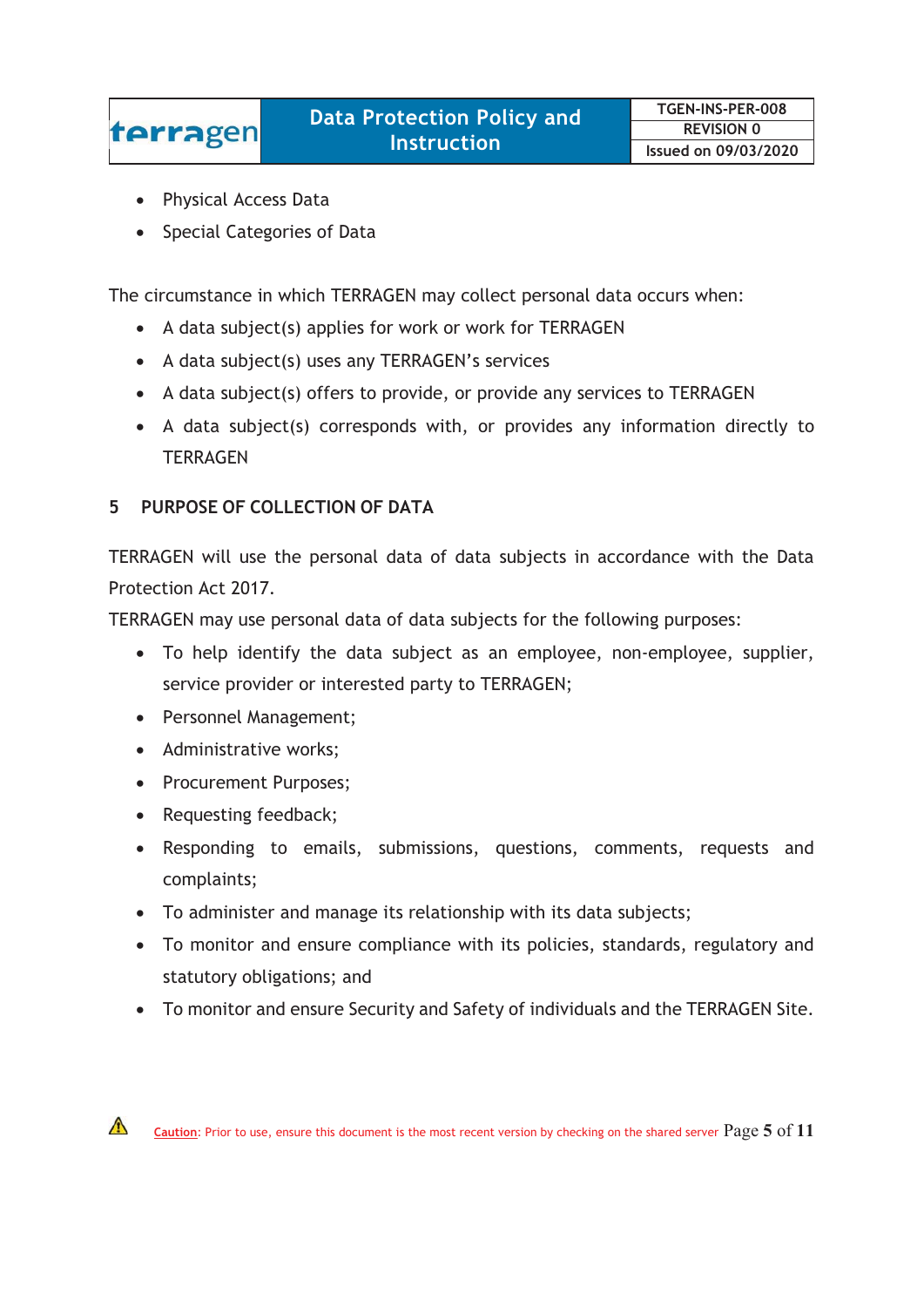### **6 DATA SECURITY**

- 6.1 All the employees of TERRAGEN are responsible for ensuring that any personal data that TERRAGEN holds and for which they are responsible, is kept securely and is not under any conditions disclosed to any third party unless that the third party has been specifically authorized by TERRAGEN to receive that information.
- **6.2** All personal data will be accessible only to those employees of TERRAGEN who need to use it. All personal data will be treated by TERRAGEN with the highest security. Location of all data stored whether in physical or electronic format are known and protected.
- 6.3 Data shall be kept:

 $\bigwedge$ 

- In a lockable room with controlled access; and/or
- In a locked drawer or filling cabinet; and/or
- If computerized, password protected with authorized rights of access; and/or
- Stored on (removable) computer media which are encrypted.
- A right to access matrix exists for accessing the Terragen Data which is validated by the management. All modifications are also validated by the management.

The above information are documented on a register and monitoring is carried out to ensure the effectiveness of data security at Terragen by the Data Protection Officer and the management.

6.4 Manual records will not be left where that can be accessed by unauthorized personnel and will not be removed from business premises without explicit authorization.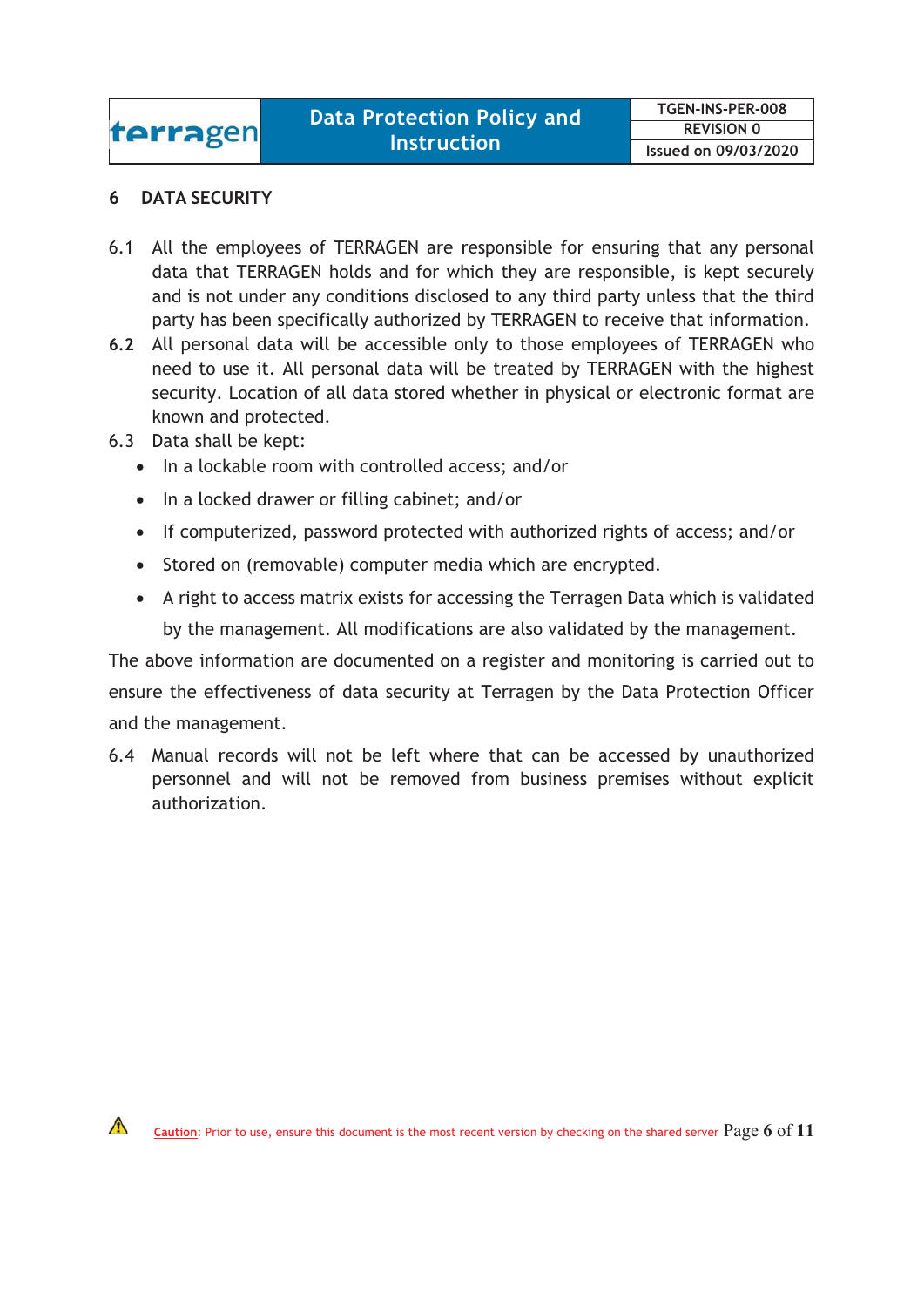### terragen

### **7 DATA SUBJECTS' RIGHTS**

As per the Data Protection Act 2017, all individuals who are the subject of personal data held by TERRAGEN are entitled to

- Request access to a copy of their personal data.
- Ensure that their personal data is up-to-date: accurate, current and complete.
- Request rectification or erasure of their personal data.
- Request restriction of processing of their personal data.
- Object to the processing of their personal data.
- Request withdrawal of consent.
- Lodge a complaint with the applicable supervisory authority if they believe that their personal protection rights are being breached.

### 8 **DATA DISCLOSURE**

TERRAGEN will ensure that personal data is not disclosed to unauthorized third parties without the consent of the Data Subject concerned except if the information is required for one or more of the following purposes:

- The safeguard of national security and public interests;
- The prevention or detection of crime including the apprehension or prosecution of offenders;
- The assessment or collection of tax duty;
- The proceedings with HRDC and other training purposes.
- Personnel administrative works such as repayment of dues.
- The discharge of regulatory functions imposed by law upon TERRAGEN;
- The compliance by TERRAGEN with regulatory frameworks and other obligations imposed by law'
- The defense by TERRAGEN of legal proceedings brought against TERRAGEN
- The prevention of serious harm to a third party; and
- $\bullet$ The protection of the vital interests of an individual.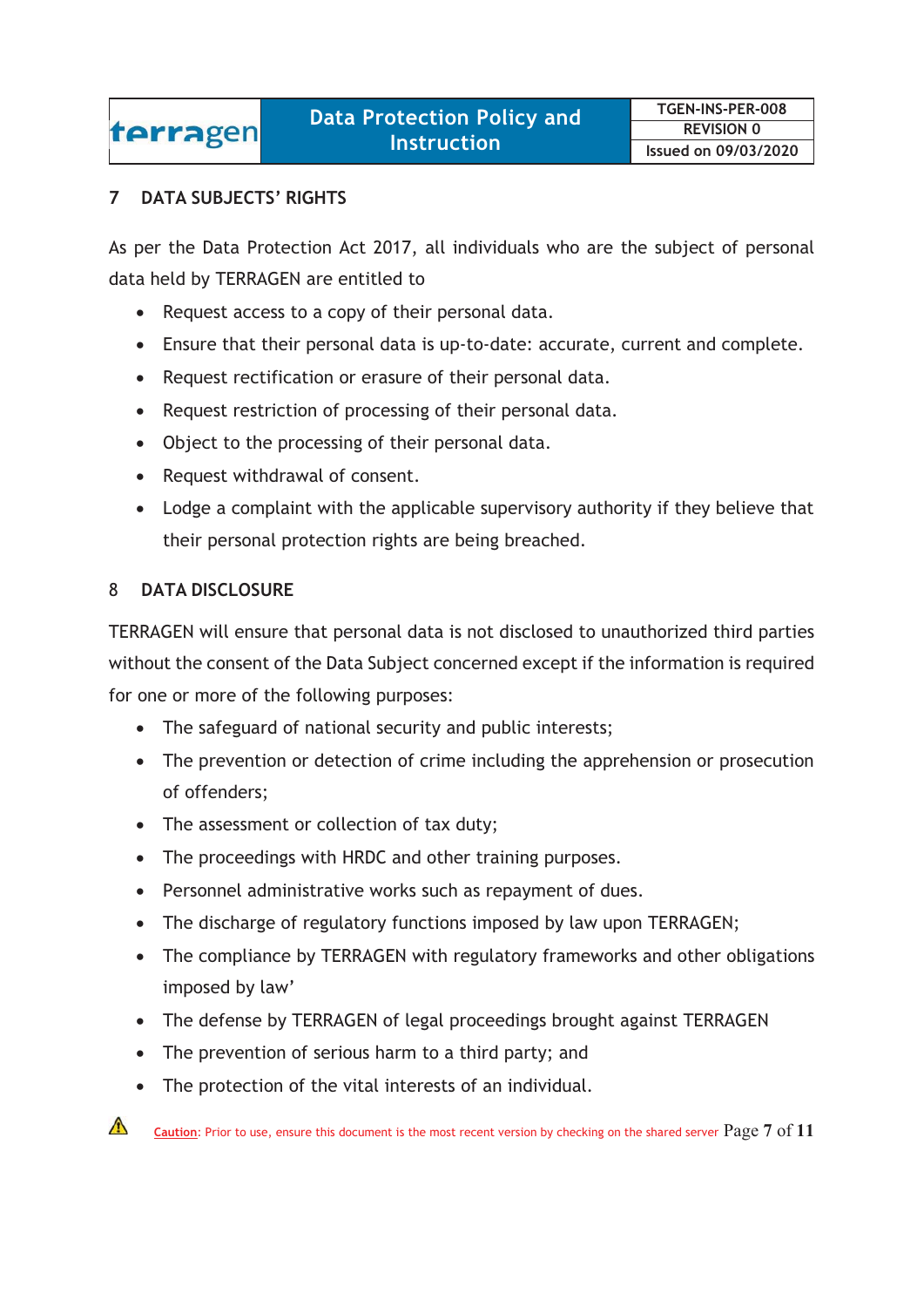All requests to provide data for one of the reasons set out above must be supported by appropriate written evidence and/or paperwork and such disclosures must be specifically authorized by TERRAGEN.

### **9 RETENTION AND DISPOSAL OF DATA**

TERRAGEN will not keep personal data in a form that permits identification of Data Subjects for longer a period that is necessary, in relation to the purpose (s) for which the data was originally collected and other regulatory and statutory requirements.

### **10 CONTACT US**

terragen

Any data subject who have any questions in relation to the collection and use of their personal data by TERRAGEN, or wish that their personal data is modified/deleted from the TERRAGEN's records, should contact TERRAGEN by email at

terragen@terragen.mu

Or by letter to:

Data Protection Officer Terragen Ltd, Belle Vue Mauricia, 31806, Mapou,

### 11 **OTHER ISSUES**

TERRAGEN reserve the right to update this document as and when required to reflect best practice in data management, security and control and to ensure compliance with any changes or amendments made to the Data Protection Act 2017.

Privacy policy pertaining to disclosure of personal data, safeguarding your personal information, information about other individuals and access to personal data are governed by the Data Protection Act 2017 of the Republic of Mauritius.

 $\sqrt{1}$ **Caution**: Prior to use, ensure this document is the most recent version by checking on the shared server Page **8** of **<sup>11</sup>**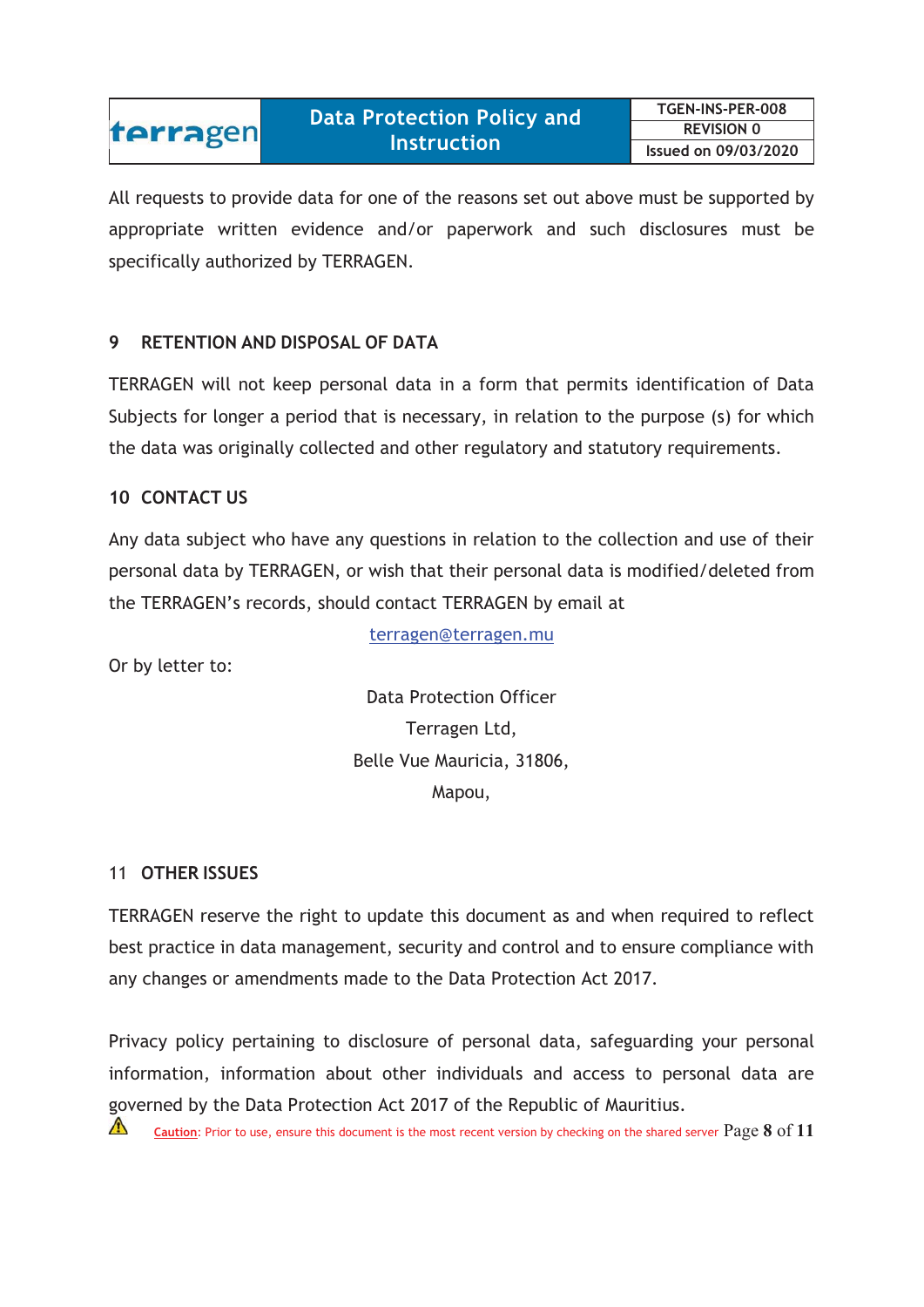### **Annex 1:**

**Glossary of Terms:** 

**Data Protection Act 2017:** In Mauritius, the law which governs the protection of personal data is the Data Protection Act (DPA) 2017.

**"Collect"** does not include receive unsolicited information.

**"Consent"** means any freely given specific, informed and unambiguous indication of the wishes of a data subject, either by a statement or a clear affirmative action, by which he signifies his agreement to personal data relating to him being processed; **"Controller"** means a person who or public body which, alone or jointly with others, determines the purposes and means of the processing of personal data and has decision making power with respect to the processing.

**"Data Subject"** means an identified or identifiable individual, in particular by reference to an identifier such as a name, an identification number, location data, an online identifier or to one or more factors specific to the physical, physiological, genetic, mental, economic, cultural or social identity of that individual.

**"Personal data"** means any information relating to a data subject;

**"Personal data breach"** means a breach of security leading to the accidental or unlawful destruction, loss, alteration, unauthorised disclosure of, or access to, personal data transmitted, stored or otherwise processed;

**"Physical or mental health",** in relation to personal data, includes information on the provision of health care services to the individual, which reveals his health status;

**"Processor"** means a person who, or public body which, processes personal data on behalf of a controller;

**"Processing"** means an operation or set of operations performed on personal data or sets of personal data, whether or not by automated means, such as collection, recording, organisation, structuring, storage, adaptation or alteration, retrieval, consultation, use, disclosure by transmission, dissemination or otherwise making available, alignment or combination, restriction, erasure or destruction;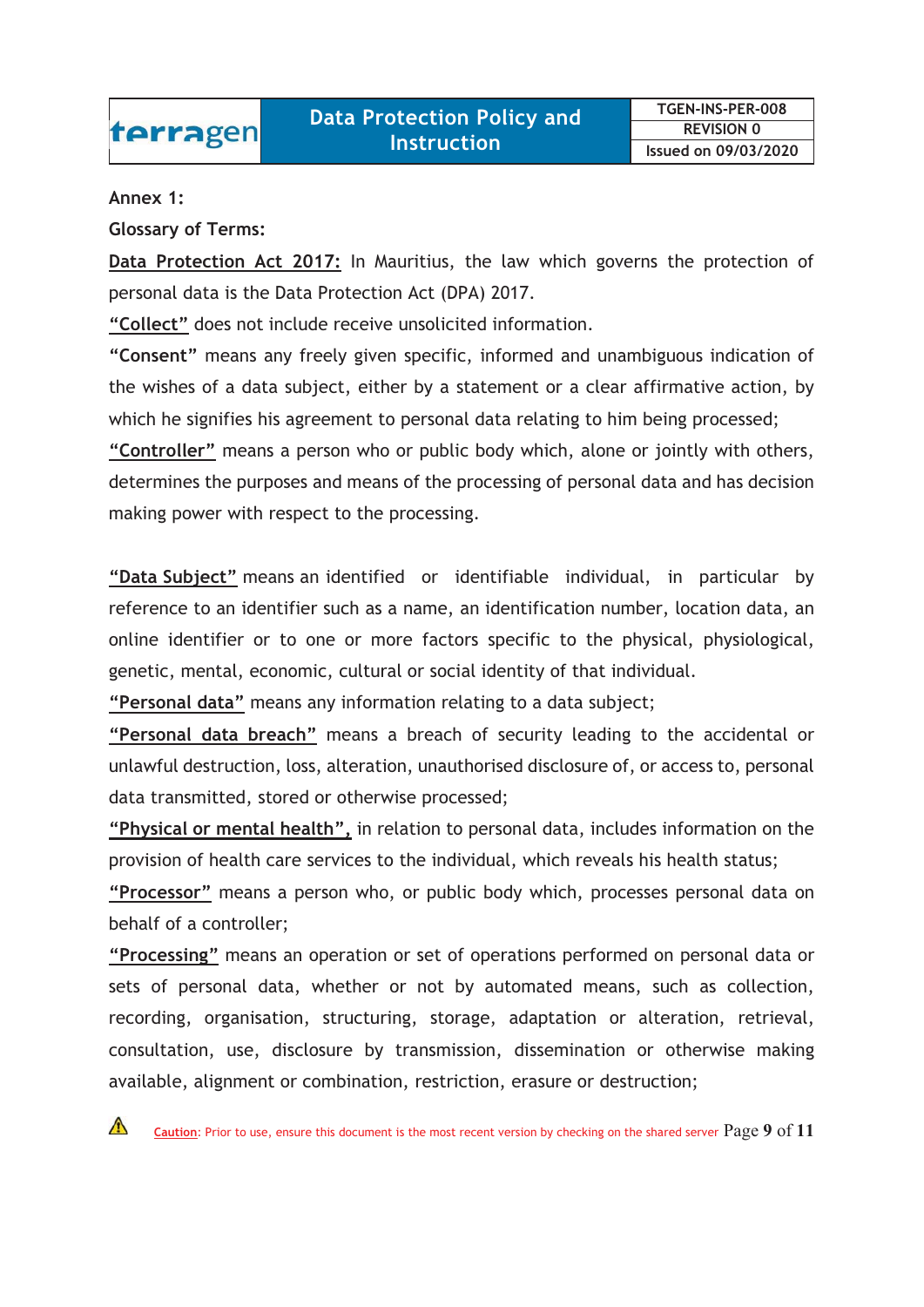**Special categories of data** in relation to a data subject means personal data pertaining

to:

- a) his racial or ethnic origin;
- b) his political opinion or adherence;
- c) his religious or philosophical beliefs;
- d) his membership of a trade union;
- e) his physical or mental health or condition;
- f) his sexual orientation, practices or preferences;
- g) his genetic data or biometric data uniquely identifying him;
- h) the commission or alleged commission of an offence by him;
- i) any proceedings for an offence committed or alleged to have been committed by him, the disposal of such proceedings or the sentence of any Court in the proceedings; or
- j) such other personal data as the Commissioner may determine to be sensitive personal data

**"Third party"** means a person or public body other than a data subject, a controller, a processor or a person who, under the direct authority of a controller or processor, who or which is authorised to process personal data;